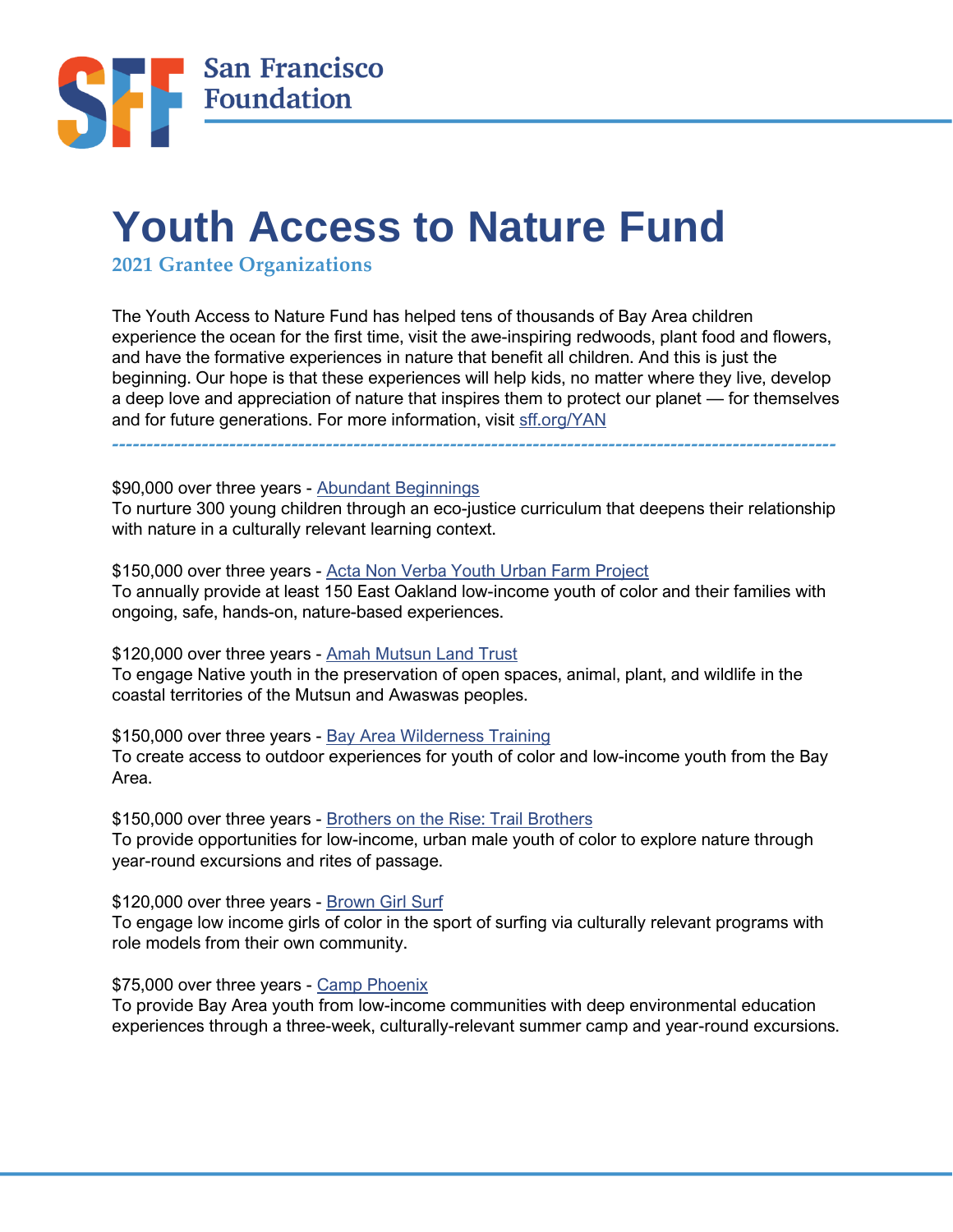#### \$25,000 - [Common Vision](https://www.commonvision.org/)

To engage Alameda, Richmond, and Oakland youth in hands-on tree planting and outdoor learning projects that cultivate useful skill and character development, and environmental literacy.

### \$120,000 over three years – EarthTeam [Environmental Network](https://www.earthteam.net/)

To provide year-round environmental leadership and stewardship opportunities to low-income students from East Bay high schools.

#### \$150,000 over three years - [Friends of Peralta Hacienda Historical Park](http://www.peraltahacienda.org/)

To immerse diverse, low-income Fruitvale youth in wildlife and ecology in the neighborhood and local nature areas, learn about conditions local flora and fauna live in, and develop lifelong commitment to stewardship of the planet, wildlife, and community relationships.

## \$120,000 over three years - [GirlVentures](https://www.girlventures.org/)

To empower diverse Bay Area girls through immersive outdoor expeditions and experiential education.

## \$120,000 over three years - [Kids for the Bay](http://kidsforthebay.org/)

To engage elementary school students, families, and teachers at 30 to 40 under-resourced schools in low-income communities in Alameda and Contra Costa counties in hands-on environmental education at local creek, bay, and ocean watershed habitats.

#### \$90,000 over three years - [Latino Outdoors](http://latinooutdoors.org/)

To inspire, connect, and engage Latino communities in the outdoors and embrace cultura y familia as part of the outdoor narrative.

\$120,000 over three years - [Literacy for Environmental Justice: Eco-Adventures](http://www.lejyouth.org/) To engage youth in activities that promote human health, community connections to urban green space, and climate resilience in Southeast San Francisco.

### \$25,000 - [Marine Science Institute](https://www.sfbaymsi.org/)

To provide more than 1,000 students from low-income Bay Area schools direct contact with marine animals so that they learn about the interdependence of all living things, the direct connection we have to our physical environment, and the special responsibilities of humans to the environment.

#### \$120,000 over three years - [Outdoor Afro](http://outdoorafro.com/)

To facilitate whole-community nature engagement for African-American youth and their families.

### \$90,000 over three years - [Planting Justice](http://plantingjustice.org/)

To support paid apprenticeships for sixty 16-24 year old Oakland residents over three years, to support them in nature-based education, culturally relevant mentorship, and personal empowerment, working in high-impact land-based projects to preserve nature in their own community.